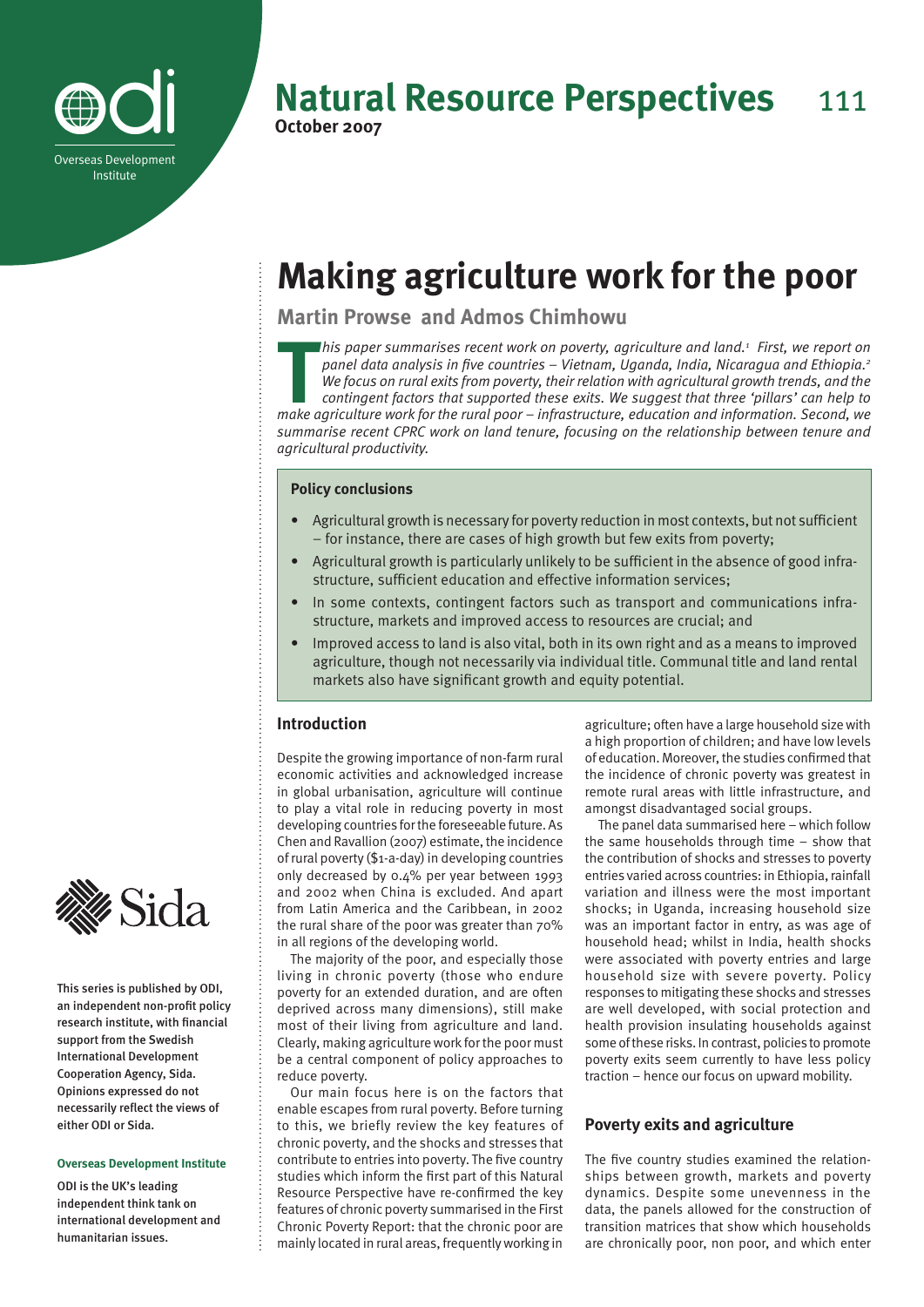**Natural Resource Perspectives**

and exit poverty. Table 1 summarises the rural poverty transitions for the five countries, and the exit-to-entry ratio  $-$  a figure that summarises the movements into and out of poverty. Comparisons across the five countries need to be made with some caution as the panels cover different time periods, and are not strictly nationally representative. Nonetheless, broad comparisons indicate that Vietnam (17.7%) and Uganda (19.2%) panels have the lowest chronic poverty figures, and the highest exit-to-entry ratios. The Nicaragua panel shows the reverse. The chronic poverty figures for India (both periods) and Ethiopia are similar at around 24-25%, with Ethiopia having a higher exit-to-entry figure.

# *Summary of studies*

Table 2 shows that in all five countries agriculture plays a vital role in poverty exits. However, a comparison between poverty dynamics and national agricultural growth rates suggests that agricultural growth in itself is not sufficient to reduce chronic poverty. The country with the highest agricultural growth rate was Nicaragua (5.1%), which also had the highest level of chronic poverty and lowest exit-to-entry ratio. The inequitable distribution of land in Nicaragua appears to limit the extent to which agricultural growth contributes to poverty exits. Moreover, those countries with the greatest reduction in chronic poverty, and greatest exit-to-entry ratio – Vietnam and Uganda – enjoyed good agricultural growth rates of 3.8%, but not substantially above those of Ethiopia and India, who enjoyed less success in lifting households out of poverty. The stability of agricultural growth rates appears important, as, of course, does the development of multiple export sectors that engage the poor.

The contrasting fortunes of these countries could suggest that the more successful countries – Vietnam and Uganda – have benefited from free markets for many goods and services, in contrast to the more rigid systems in rural India and Ethiopia. Such an interpretation should, however, be tempered by recognition of the role of the state and governance in promoting poverty exits. Both Ugandan and Vietnamese governments have identified with poverty reduction as a clear 'political project' (see Shinyekwa and Hickey, 2007; and Tuan, 2007, respectively), and Vietnam's planning tradition and national targeting programme have been particularly effective in focusing attention and resources on the poor.

Overall, the evidence from these five studies suggests that agricultural growth – whether spurred on by higher producer prices, and/or land productivity increases – does not appear to be sufficient to ensure increased poverty exits in the absence of three 'pillars' that make agriculture work in the best interests of the poor (Box 1). These are discussed below.

# *Economic Infrastructure and Poverty Exits*

Infrastructure emerges as a key factor underpinning poverty exits in

# **Box 1: Three pillars that facilitate poverty exits in rural areas**

Agricultural growth alone is not sufficient to enable people to escape chronic poverty. In addition:

- Economic infrastructure is vital;
- Education is key both for agriculture-based poverty exits, and for diversification beyond agriculture; and
- Information provision through 'traditional' extension services and innovative delivery channels promotes poverty exits.

#### *Land tenure and poverty reduction*

Enhanced access to productive land can promote poverty reduction:

• Increasing the security of poor people's tenure of land – in rental markets through tenancy reforms, or through simple formalisation of customary tenure – can under certain conditions increase productivity, and make land more accessible to the poorest than land titling and the privatisation of land.

In most countries, there is a need for the direct involvement of state institutions, in addition to non-state and private sector actors, to promote the interests of the poor in all of these areas.

the country studies. In Vietnam, the rapid reduction in poverty (at least in lowland areas) came on the back of significant investments in irrigation and road infrastructure: for example, public investment in irrigation averaged over 60% of the agriculture sector's budget in the late 1990s. Moreover, village infrastructure in India contributed substantially to poverty exits. In Ethiopia rural roads improved the terms on which the poor accessed markets for both agricultural and non-agricultural activities, as well as the price of daily goods. How far infrastructure and service provision help to reduce poverty depends heavily on country context. Devolved forms of consultation and decision-making within a strong regional planning policy are likely to make infrastructure investments more locally relevant.

## *Education and poverty exits*

The country studies show that education is important for rural poverty exits through three channels. First, education levels are linked to increased productivity within agriculture. Second, education is associated with successful diversification into non-farm activities – a very likely avenue for exiting poverty in some contexts, and one which can often increase investment in agricultural production. Third, the country studies also show that education contributes importantly to successful migration to urban areas. But much migration remains rural-rural (for example, in Uganda, Ethiopia and India), and education can play a role here too. Mosley (2004) found that educated rural casual labourers in Bolivia and Uganda were

# **Table 1: Rural poverty transitions – percentage of households in panel**

|                                  | No. of HHs<br>in Rural Panel | Agricultural Growth Rate -<br>mean percent (S.D.) | Chronic<br>Poor | Entered<br>Poverty | Exited<br>Poverty | Never Poor | Exit-to-<br><b>Entry Ratio</b> |
|----------------------------------|------------------------------|---------------------------------------------------|-----------------|--------------------|-------------------|------------|--------------------------------|
| Rural Vietnam 2002-04            | 3,146                        |                                                   | 17.7            | 5.8                | 14.4              | 62.2       | 2.5                            |
| Rural Uganda 1992-00<br>1,117    |                              | 3.8(3.2)                                          | 19.2            | 13.5               | 31.8              | 35.5       | 2.4                            |
| Rural India 1970-81 <sup>ª</sup> | 3,139                        | 2.6(8.1)                                          | 25.3            | 36.2               |                   | 38.5       | n/a                            |
| Rural India 1981-98              | 3,996                        | 3.4(4.8)                                          | 24.3            | 38.6               |                   | 37.1       | n/a                            |
| Rural Nicaragua 1998-01          | 1,273                        | 5.1(5.3)                                          | 43              | 11                 | 17                | 30         | 1.5                            |
| Rural Ethiopia 1994-04           | 1,187                        | 2.6(9.9)                                          | 24              | 13                 | 27                | 35         | 2.1                            |

Source: Produced using national-level poverty lines and data from the country studies – see references.

ª The India data does not allow transient poverty to be divided into exits and entries. Moreover, the 1981−98 panel utilises a large number of split households, and duplicates<br>the data from 1981 for all the 'new' househol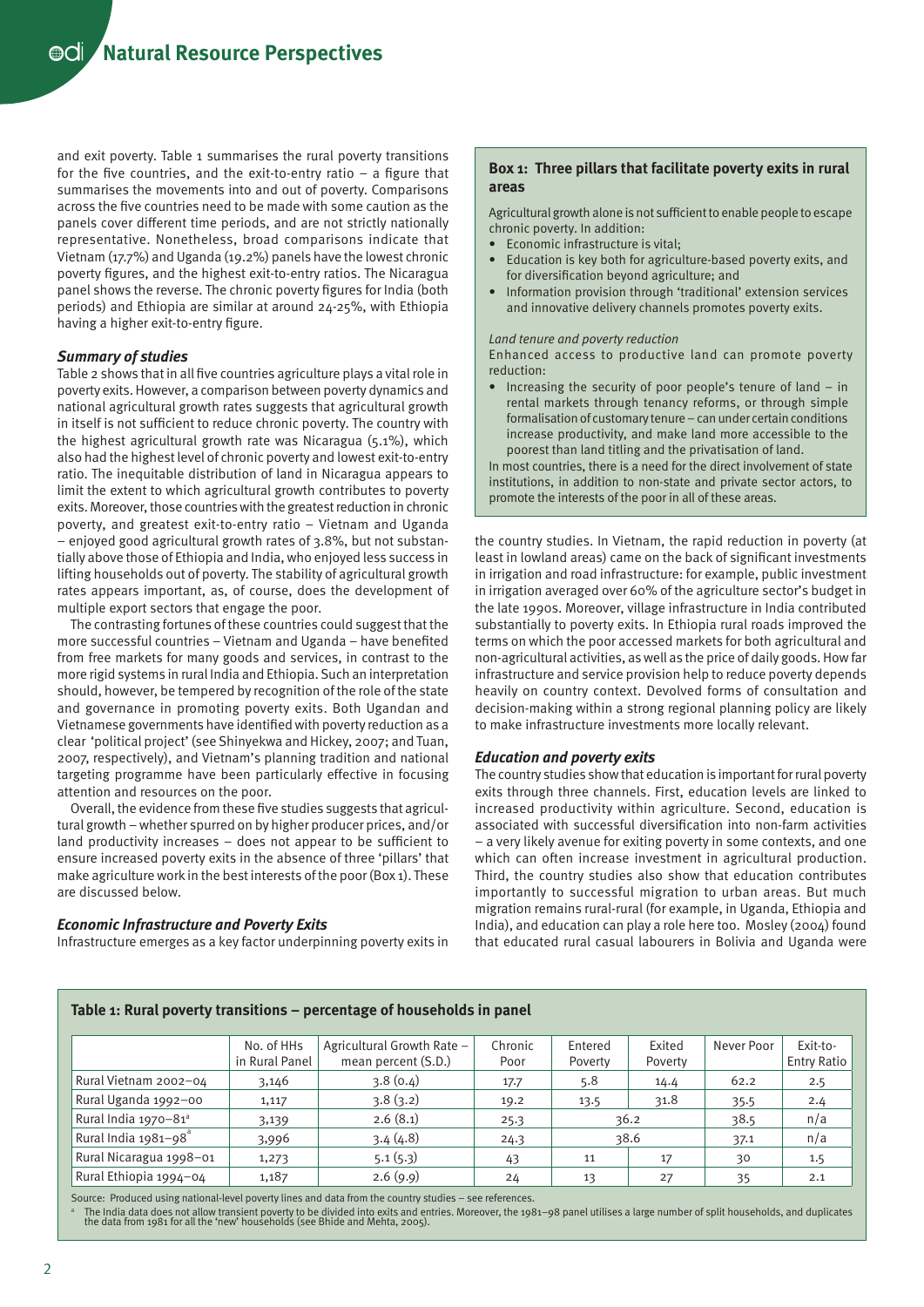more likely to be able to bargain for better wages. The educational thresholds that supported poverty exits in the country studies varied within and across countries: for example, in the Vietnam hills lower levels of education were required than on the plains. Frequently education systems fail the chronic poor, particularly in terms of quality in remoter regions, accessibility and affordability – key points that education policies need to be cognisant of.

# *Information and poverty exits*

The third pillar is information provision. Typically the chronic poor have low-quality social capital with the consequence that access to important information for exiting poverty may be a major constraint: for example, information on job opportunities, on input and output markets, or on new farming techniques. This lack of information may be a major factor accounting for the persistence of poverty. Whilst agricultural extension has been the conventional channel for disseminating information, the country studies here provide mixed evidence about the effectiveness of extension services. In rural Vietnam, extension centres seem to have played an important role in helping some ethnic minorities escape from poverty, and in rural Ethiopia extension services contributed to reduced poverty levels.

A key question for future research concerns the respective roles of conventional extension services and a wider spectrum of private and public agencies. Recent assessments have focused almost exclusively on information technologies. It is time to look more widely at information sources and their impacts. For example, contract farming companies and traders may be much more powerful and accessible sources of economic information. Providing wider access to mobile phone services may also be an important dimension of this, in conjunction with investments in infrastructure and education.

We now turn to that thorniest of asset issues: namely, access to land.

# **Access to land and poverty exits**

Access to productive land reduces poverty through numerous channels. In addition to giving households a sense of belonging and self worth, access to land can enable poor households to produce food, and participate in local and other commodity markets. The terms on which land is accessed will influence how and how far agriculture contributes to poverty reduction.

Secure access to land is seen as promoting better resource management decisions, minimising local conflict over land, and, most importantly, contributing to increased productivity. But is there a clear link between different types of land tenure and productivity growth? Here, thinking is polarised around two positions for which there is conflicting evidence. The first posits that the more secure a tenure regime is, the greater the likelihood of increased productivity.

Some forms of customary tenure are often seen as insecure thus affecting investment, land transactions and ultimately factor mobility and efficient resource allocation. Freehold title is therefore privileged over customary tenure in enhancing productivity as it is seen as the most secure and therefore encouraging the adoption of new technology. Deininger (2003) draws together evidence for this position. A common way in which freehold title is linked to increased productivity is through using land as collateral against loans. De Soto (2000), for example, argues that land held under customary tenure is 'dead capital' and tenure reform can therefore reduce poverty if it creates 'capital' out of land.

A second set of arguments is that the link between tenure status and productivity (and therefore poverty reduction) is not clear cut, and is largely dependent on the factors considered and the way that particular tenure categories are defined (Jayne et al 2003). Some (e.g. Place and Hazel 1993) argue that a lack of credit, knowledge and labour affects productivity more than tenure.

|                                                          | Chronic<br>Poor | Exit-to-<br><b>Entry Ratio</b> | Main sources of exit from poverty                                                                                                                                                                                                                                                                           | <b>Caveats</b>                                                                                                                                                                                                                              |
|----------------------------------------------------------|-----------------|--------------------------------|-------------------------------------------------------------------------------------------------------------------------------------------------------------------------------------------------------------------------------------------------------------------------------------------------------------|---------------------------------------------------------------------------------------------------------------------------------------------------------------------------------------------------------------------------------------------|
| <b>Rural</b><br><b>Vietnam</b><br>$2002 - 04$            | 17.7            | 2.5                            | Several fast growing sub-sectors e.g. coffee,<br>livestock, poultry, and aquaculture. Strong<br>exports. Relatively high agrochemical use.                                                                                                                                                                  | Increased agricultural income (through both<br>increased output and producer prices) did not<br>benefit ethnic minorities to the same extent as<br>mainstream society.                                                                      |
| Rural<br>Uganda<br>1992-00                               | 19.2            | 2.4                            | Agriculture's contribution to total household<br>income increased, on average, from 15% in 1992<br>to >50%t in 2000. Key role of multiple agricultural<br>exports - coffee, fish, cut flowers, and maize.<br>Poverty exits mainly via higher producer prices.                                               | Wage employment provided greatest agricultural<br>prospect of escaping poverty in Uganda,<br>highlighting the importance of labour market<br>performance for the poor.                                                                      |
| <b>Rural India</b><br>1981-98                            | 24.3            | n/a                            | Exits through agriculture depended on a series<br>of corollary factors, not solely on agricultural<br>output: changes in assets such as improving<br>access to land, livestock, enhanced village level<br>infrastructure, including irrigation; and access to<br>more dynamic markets close to urban areas. | The poor land owned/accessed by scheduled<br>castes and tribes, together with continuing<br>discrimination against them, limited their chances<br>of agriculture-driven poverty exits.                                                      |
| Rural<br><b>Ethiopia</b><br>1994-04                      | 24              | 2.1                            | Road infrastructure was key for poverty exits, and<br>extension services were also important.                                                                                                                                                                                                               | Aggregate proportion of income coming from<br>crops, wage income, and self employment stayed<br>remarkably similar over the ten year period<br>- clearly, there was no transformative growth<br>away from agriculturally-based livelihoods. |
| Rural<br>Nicaragua<br>1998-01<br>Source: Same as Table 1 | 43              | 1.5                            | Highly-skewed distribution of land ownership<br>means that own-farm strategies offer little to the<br>chronic poor: farming provided an exit route only<br>when associated with sufficiently large asset<br>holdings or with skilled wage labouring.                                                        | Non-farm and or off-farm employment or self-<br>employment appears to provide more hope than<br>farm-based strategies, especially where skilled<br>labour is involved.                                                                      |

# **Table 2: How agriculture contributes to poverty exits**